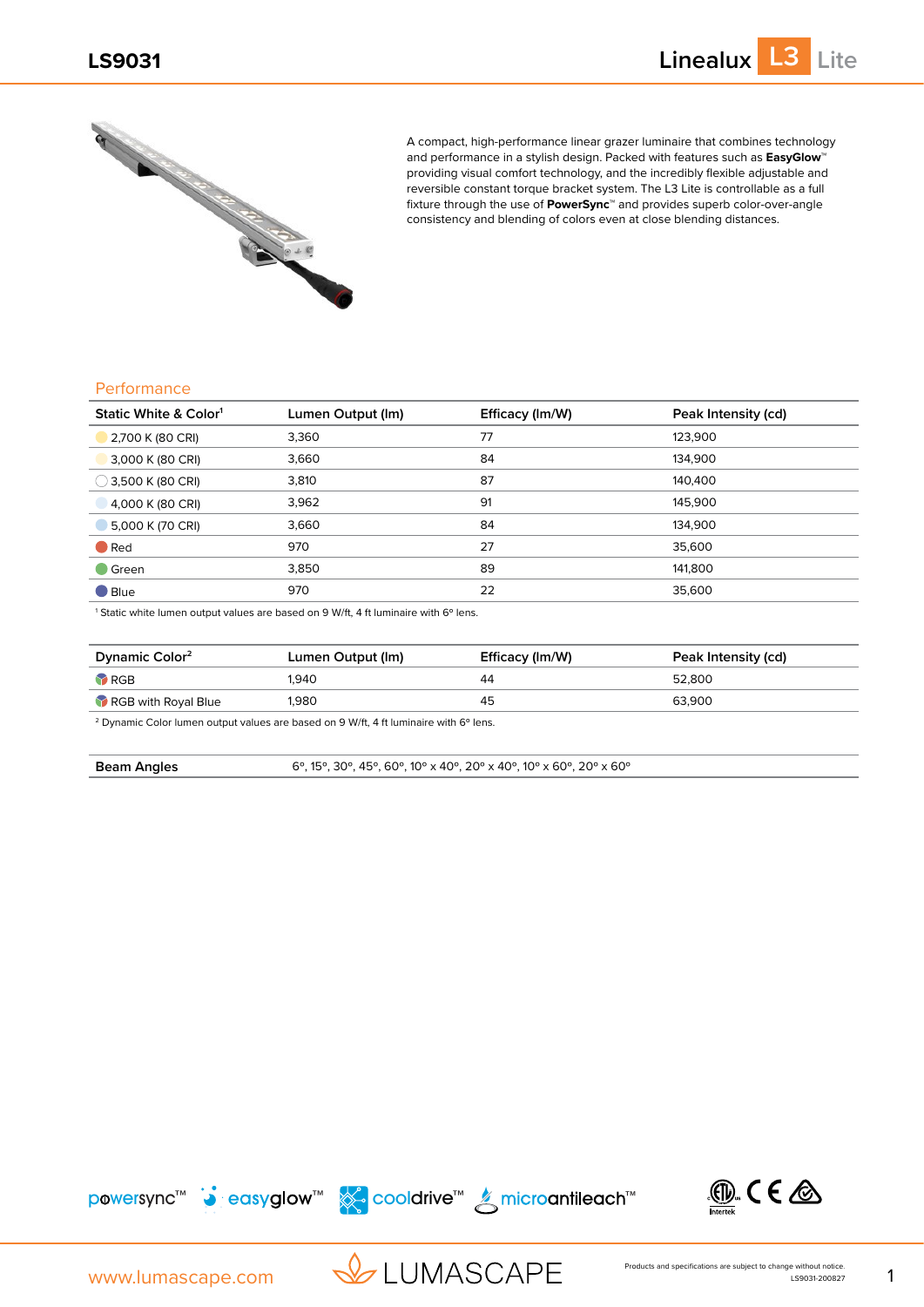# **Linealux L3 Lite LS9031**

### **Electrical**

| <b>LED Power</b>          | 9 W / ft                                                             |
|---------------------------|----------------------------------------------------------------------|
| <b>Power Consumption</b>  | 27 W (2 ft), 47 W (4 ft)                                             |
| Lifetime (L70)            | >60,000 hrs (B10, L70, TM21)                                         |
| <b>Input Voltage</b>      | 120-277 Vac. 50/60 Hz                                                |
| <b>Thermal Management</b> | <b>CoolDrive</b> <sup>™</sup> onboard thermal monitoring and control |

### **Control**

| <b>Interface</b>          | Lumascape PowerSync <sup>™</sup>                                                                                                                                                                                                                                                                                                                                                                                                                                                                                                                                        |
|---------------------------|-------------------------------------------------------------------------------------------------------------------------------------------------------------------------------------------------------------------------------------------------------------------------------------------------------------------------------------------------------------------------------------------------------------------------------------------------------------------------------------------------------------------------------------------------------------------------|
| Protocols <sup>1</sup>    | DMX/RDM, Artnet (Ethernet Based), PWM <sup>2</sup> , 0-10 V (sink or source) <sup>2</sup> , Phase Dimming <sup>2</sup>                                                                                                                                                                                                                                                                                                                                                                                                                                                  |
| <b>PWM Frequency</b>      | 2 kHz flicker-free dimming to 0.1%                                                                                                                                                                                                                                                                                                                                                                                                                                                                                                                                      |
| <b>Control Resolution</b> | Full luminaire                                                                                                                                                                                                                                                                                                                                                                                                                                                                                                                                                          |
|                           | Configurable via RDM                                                                                                                                                                                                                                                                                                                                                                                                                                                                                                                                                    |
| <b>Systems</b>            | Range of third-party controllers                                                                                                                                                                                                                                                                                                                                                                                                                                                                                                                                        |
|                           | $\mathcal{A} \bullet \mathcal{A} \bullet \mathcal{A} \bullet \mathcal{A} \bullet \mathcal{A} \bullet \mathcal{A} \bullet \mathcal{A} \bullet \mathcal{A} \bullet \mathcal{A} \bullet \mathcal{A} \bullet \mathcal{A} \bullet \mathcal{A} \bullet \mathcal{A} \bullet \mathcal{A} \bullet \mathcal{A} \bullet \mathcal{A} \bullet \mathcal{A} \bullet \mathcal{A} \bullet \mathcal{A} \bullet \mathcal{A} \bullet \mathcal{A} \bullet \mathcal{A} \bullet \mathcal{A} \bullet \mathcal{A} \bullet \mathcal{A} \bullet \mathcal{A} \bullet \mathcal{A} \bullet \mathcal{$ |

1 Some protocols require additional hardware. For more information and other available protocols contact Lumascape.

2 Not available for color-changing or tunable white.

### Physical

| Housing                              | Marine-grade extruded aluminum with tempered glass lens                                                  |  |
|--------------------------------------|----------------------------------------------------------------------------------------------------------|--|
| Finish                               | Superior 9-step powder-coating process, including marine-grade epoxy undercoat and<br>polyester top coat |  |
| <b>Installation</b>                  | Surface-mounted with included galvanic isolator                                                          |  |
| <b>Adjustable</b>                    | Multi-positional, constant torque locking bracket                                                        |  |
| <b>Ambient Operating Temperature</b> | -40 °F to 122 °F (-40 °C to 50 °C)                                                                       |  |
| <b>Surface Temperature</b>           | ≤122 °F (50 °C)                                                                                          |  |
| Weight                               | 6.2 lbs (2.8 kg) for 4 ft section                                                                        |  |
| <b>Effective Projected Area</b>      | 0.5 ft <sup>2</sup> (484.8 cm <sup>2</sup> ) for 4 ft section                                            |  |

### Certification & Compliance

| <b>IP Rating</b>            | IP66 / IP67 (Passes IP68 Test) |
|-----------------------------|--------------------------------|
| <b>IK Rating</b>            | IK6                            |
| <b>Vibration Resistance</b> | 3G Rating (ANSI C136.31)       |
| Environment                 | Dry, Damp, Wet locations       |
| <b>Certifications</b>       | ETL. CE. RCM                   |

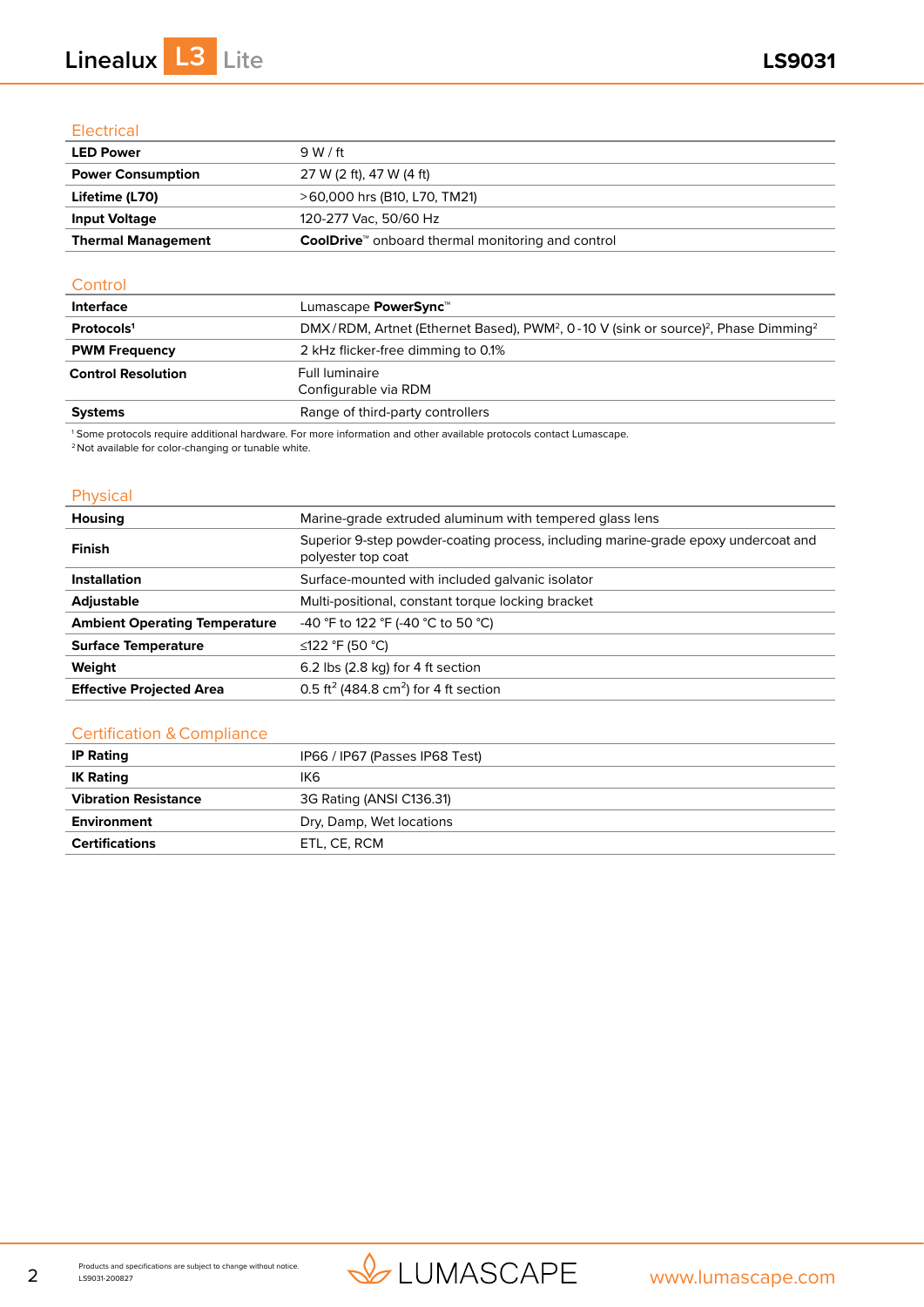**LS9031 Linealux L3 Lite**

### Dimensions



Luminaire Rotation





125º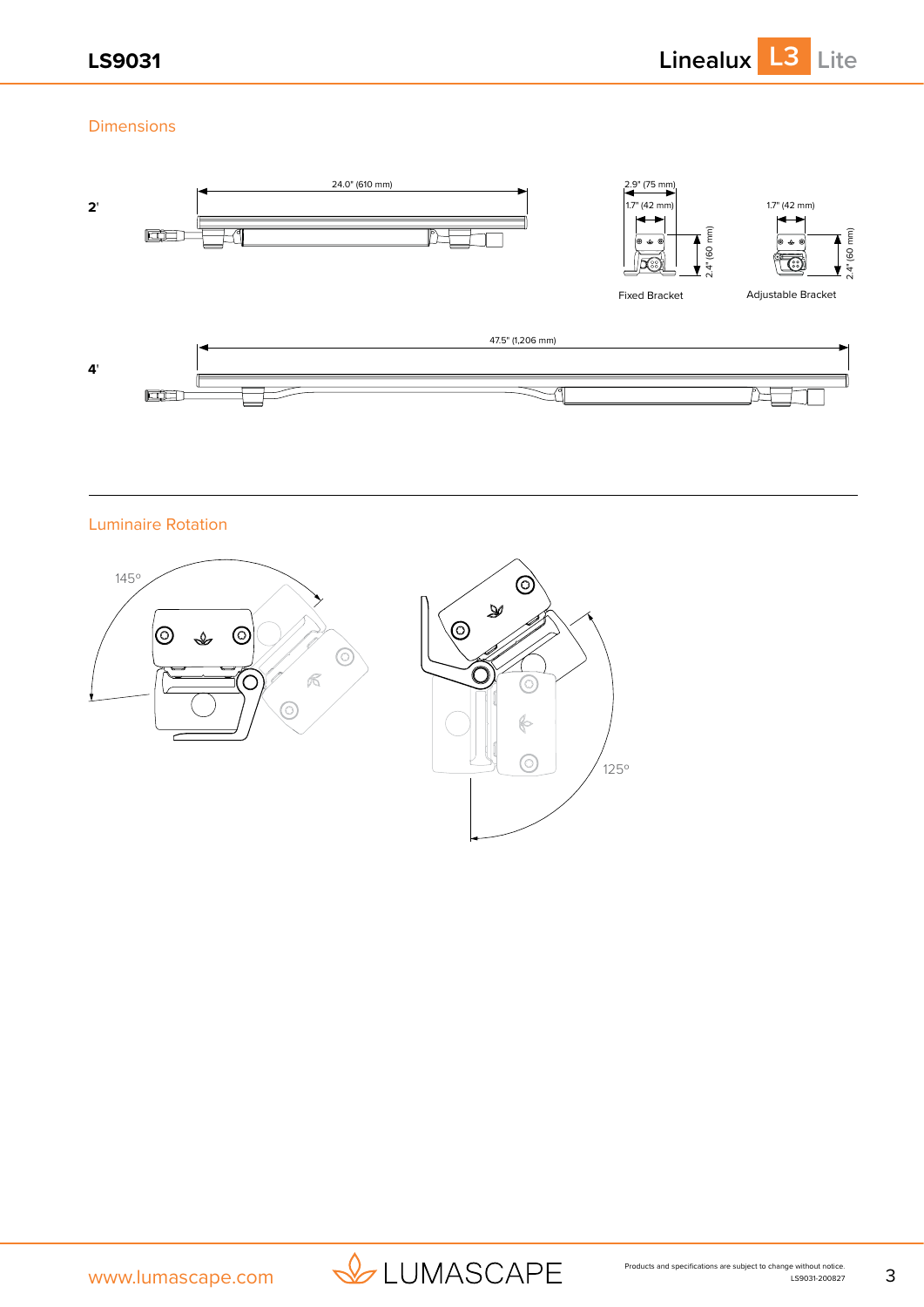**Linealux L3 Lite LS9031**

## Specification Matrix



1 International market 2 North American market

Beam Orientation for the "NH", "MH" and "WH" optical system

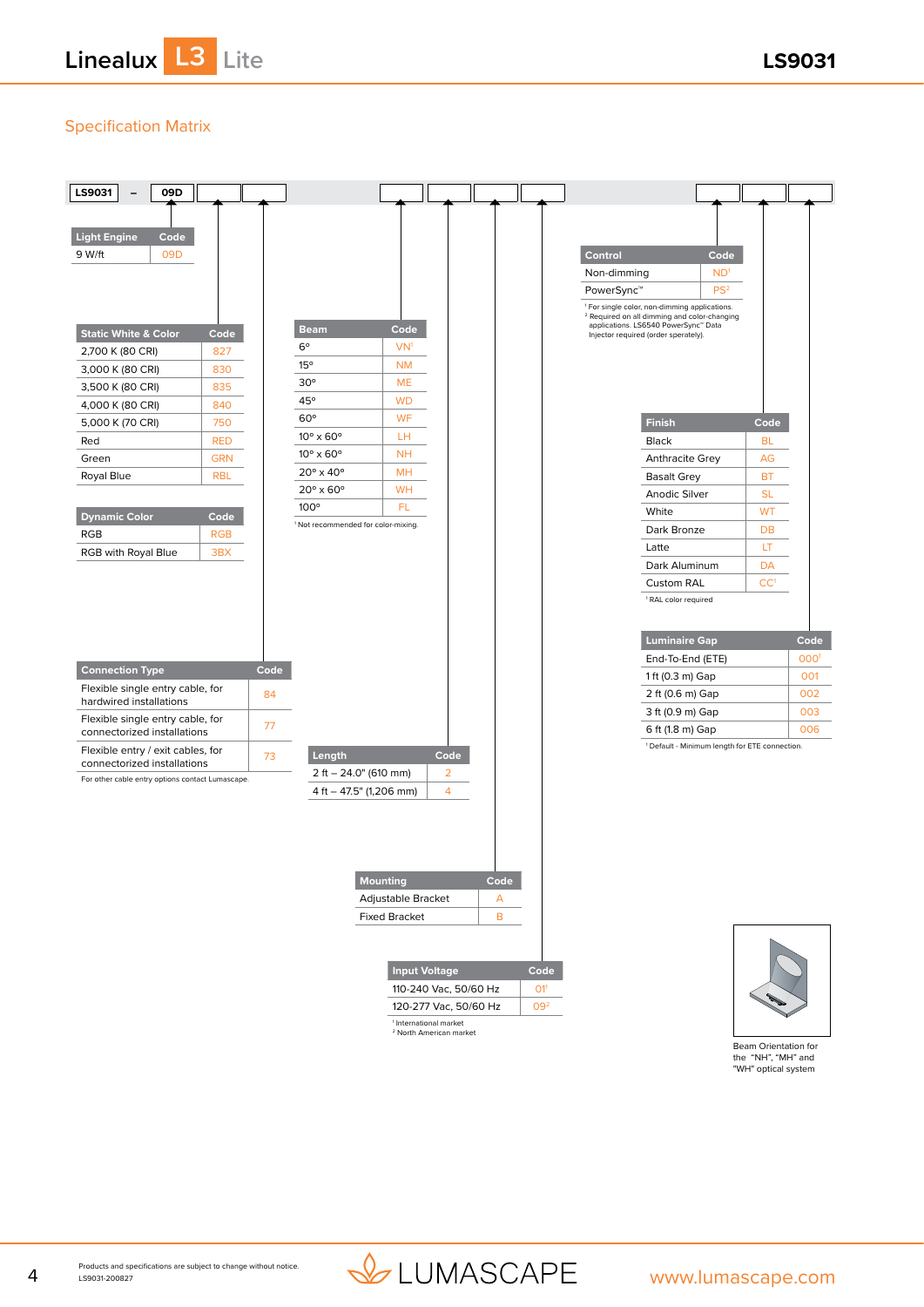### Accessories

#### **Shielding & Glare Control**

A variety of shielding and glare control options are available for the Linealux L3 Lite Series. Glare control accessories are available in 2 ft and 4 ft length options to suit base luminaires.

#### External / Slatted Louvre





#### External Shield / Visor 1-sided

| LS6238 |                     |      |                                 |                 |
|--------|---------------------|------|---------------------------------|-----------------|
|        |                     |      |                                 |                 |
|        | <b>Visor Length</b> | Code | Finish                          | Code            |
|        | 2 <sub>ft</sub>     | 2    | <b>Black</b>                    | <b>BL</b>       |
|        | 4 ft                | 4    | Anthracite Grey                 | AG              |
|        |                     |      | <b>Basalt Grey</b>              | BT              |
|        |                     |      | Anodic Silver                   | <b>SL</b>       |
|        |                     |      | White                           | <b>WT</b>       |
|        |                     |      | Dark Bronze                     | DB              |
|        |                     |      | Latte                           | LT              |
|        |                     |      | Dark Aluminum                   | DA              |
|        |                     |      | Custom RAL                      | CC <sup>1</sup> |
|        |                     |      | <sup>1</sup> RAL color required |                 |



#### External Shield / Visor 3-sided





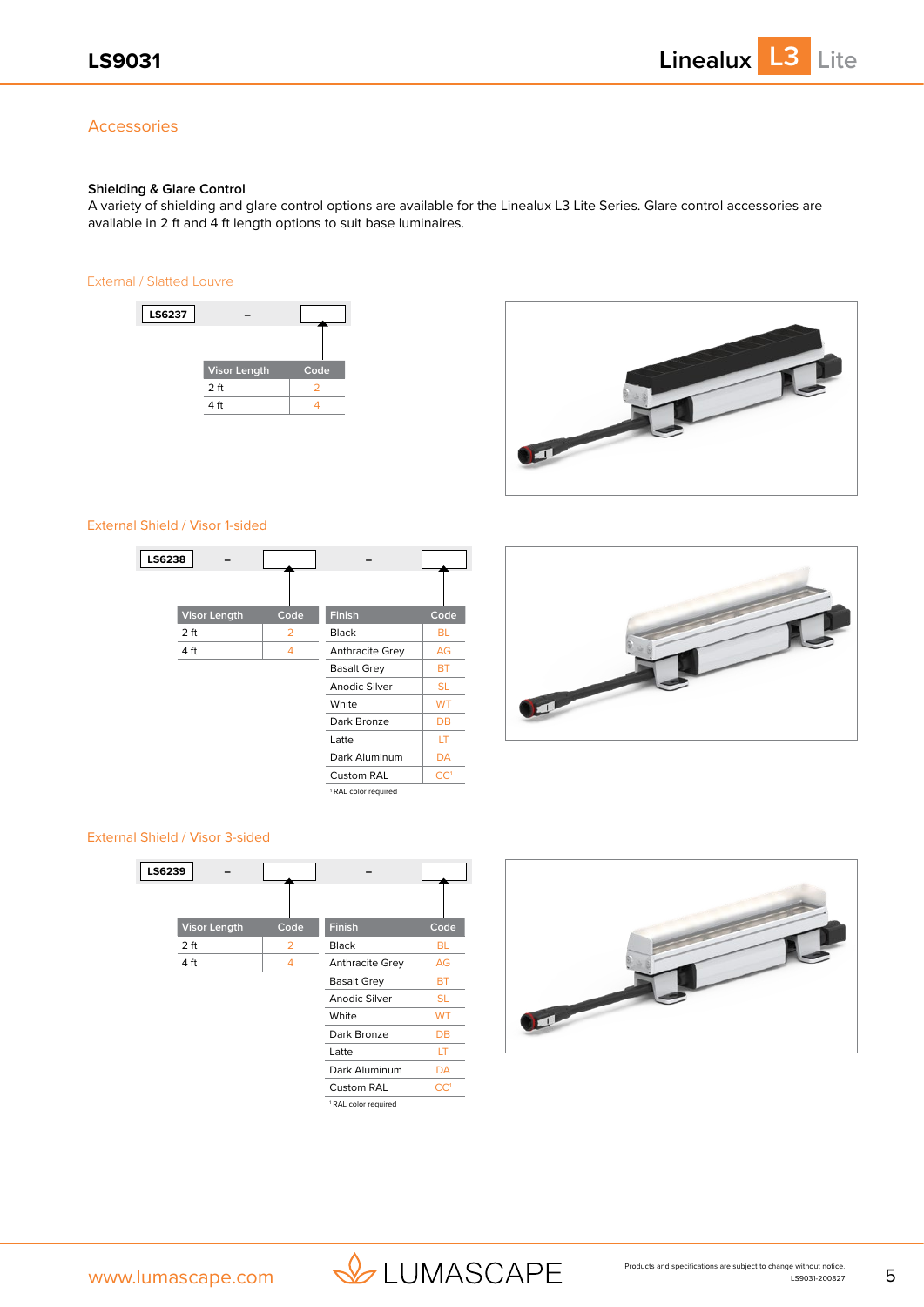

### **Network Topology** – Dimming and Color-Changing via PowerSync4™



#### Up to 45 luminaires per run under the following conditions:

- Max total cable run length 492 ft (150 m) in up to two trunk cables.
- For run lengths in excess of 100 ft (30 m), the data wire gauge cannot exceed 14 AWG (2.5 mm2).
- For run lengths up to 100 ft (30 m), the data wire gauge is not governed.
- Refer to 'Maximum Circuit Load' table for circuit limitations.
- Always observe local electrical codes for branch circuit current limitations.

#### Maximum Circuit Load

| <b>Maximum Number of Fixtures per Circuit</b> |                        |      |       |             |       |             |
|-----------------------------------------------|------------------------|------|-------|-------------|-------|-------------|
|                                               | <b>120V</b>            |      |       | <b>240V</b> |       | <b>277V</b> |
| <b>Luminaire Length</b>                       | <b>Maximum Current</b> |      |       |             |       |             |
|                                               | 12.8 A                 | 16 A | 12.8A | 16 A        | 12.8A | 16 A        |
|                                               | 45                     | 45   | 45    | 45          | 45    | 45          |
| 2 ft (610 mm)                                 | 40                     | 45   | 45    | 45          | 45    | 45          |
|                                               | 42                     | 42   | 45    | 45          | 45    | 45          |
| 4ft (1,206 mm)                                | 20                     | 26   | 40    | 45          | 45    | 45          |

Refer to PowerSync™ installation instructions for maximum distance information and topology options All connectorized options in North America are limited to 12.8A branch circuit load.

Above circuit loading limits are based on maximum circuit current capacity and PowerSync" control capacity.<br>Cumulative earth leakage and voltage drop may need to be calculated.<br>For non-continuous runs contact factory for d



#### **T Terminator**

Use PowerSync™ terminator, supplied with leader cable to terminate last luminaire in chain.



#### **I Maximum Current**

Maximum current through cables and connectors supplied by Lumascape: ≤12.8 A – Installations in North American Market (UL, ETL) ≤16 A – Installations in International Market (CE, CCC)

**Connection Type**

Circuits can be configured as either connectorized or hardwired. For details refer to installation instructions and comply with local electrical codes.

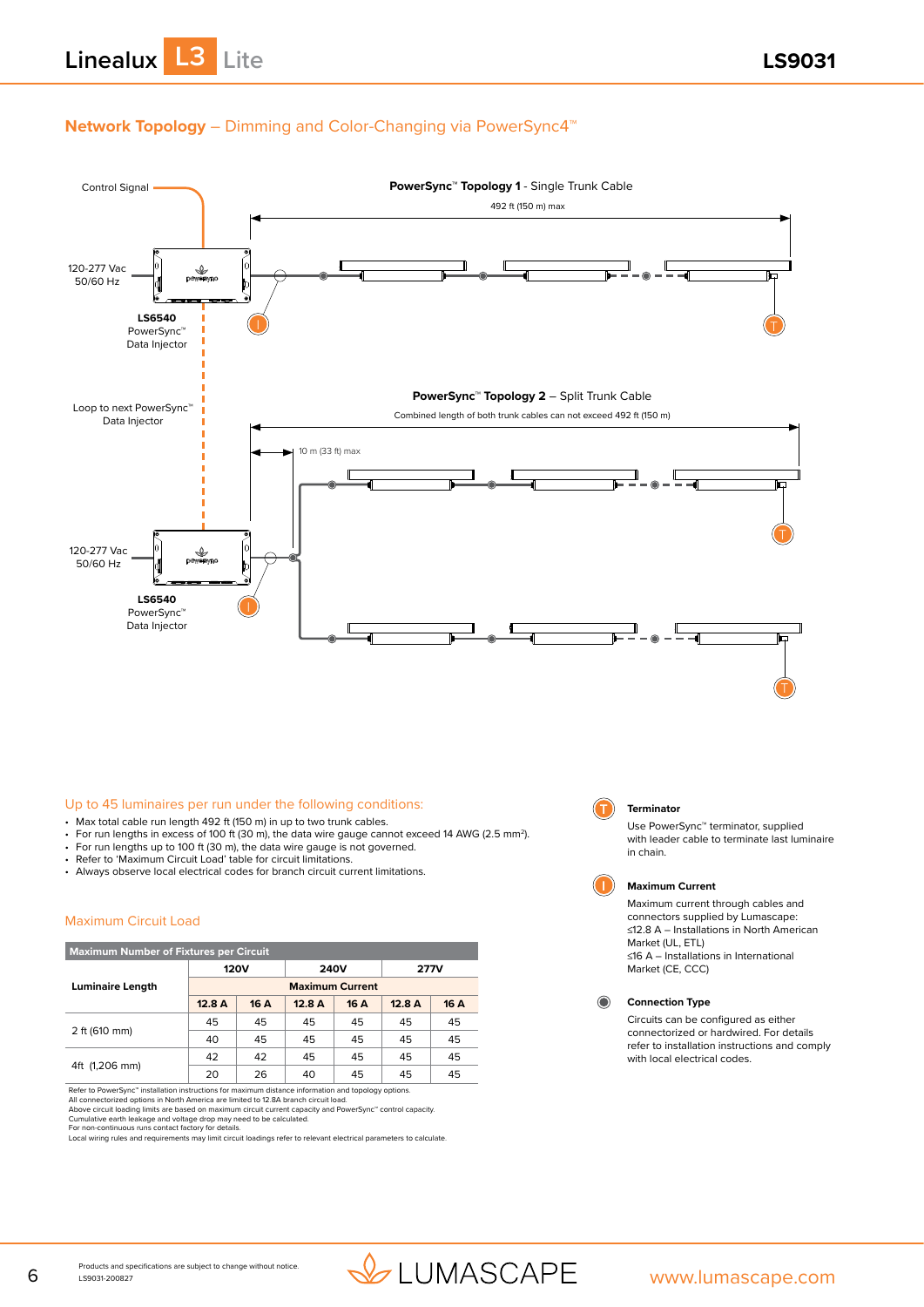### **Network Topology** – Non-Dimmable



#### Up to 45 luminaires per run under the following conditions:

- Refer to 'Maximum Circuit Load' table for circuit limitations.
- Always observe local electrical codes for branch circuit current limitations.



#### **I Maximum Current**

Maximum current through cables and connectors supplied by Lumascape: ≤12.8 A – Installations in North American Market (UL, ETL) ≤16 A – Installations in International Market (CE, CCC)

Circuits can be configured as either connectorized or hardwired. For details refer to installation instructions and comply

with local electrical codes.

**Connection Type**  $\odot$ 

#### Maximum Circuit Load

| <b>Maximum Number of Fixtures per Circuit</b> |                            |                        |             |      |       |      |
|-----------------------------------------------|----------------------------|------------------------|-------------|------|-------|------|
|                                               | <b>120V</b><br><b>240V</b> |                        | <b>277V</b> |      |       |      |
|                                               |                            | <b>Maximum Current</b> |             |      |       |      |
| <b>Luminaire Length</b>                       | 12.8A                      | 16 A                   | 12.8A       | 16 A | 12.8A | 16 A |
|                                               | 45                         | 45                     | 45          | 45   | 45    | 45   |
| 2 ft (610 mm)                                 | 40                         | 45                     | 45          | 45   | 45    | 45   |
|                                               | 42                         | 42                     | 45          | 45   | 45    | 45   |
| 4 ft (1,206 mm)                               | 20                         | 26                     | 40          | 45   | 45    | 45   |

Refer to PowerSync™ installation instructions for maximum distance information and topology options.<br>All connectorized options in North America are limited to 12.8A branch circuit load.

Above circuit loading limits are based on maximum circuit current capacity. Cumulative earth leakage and voltage drop<br>may need to be calculated.<br>For non-continuous runs contact factory for details.<br>Local wiring rules and r

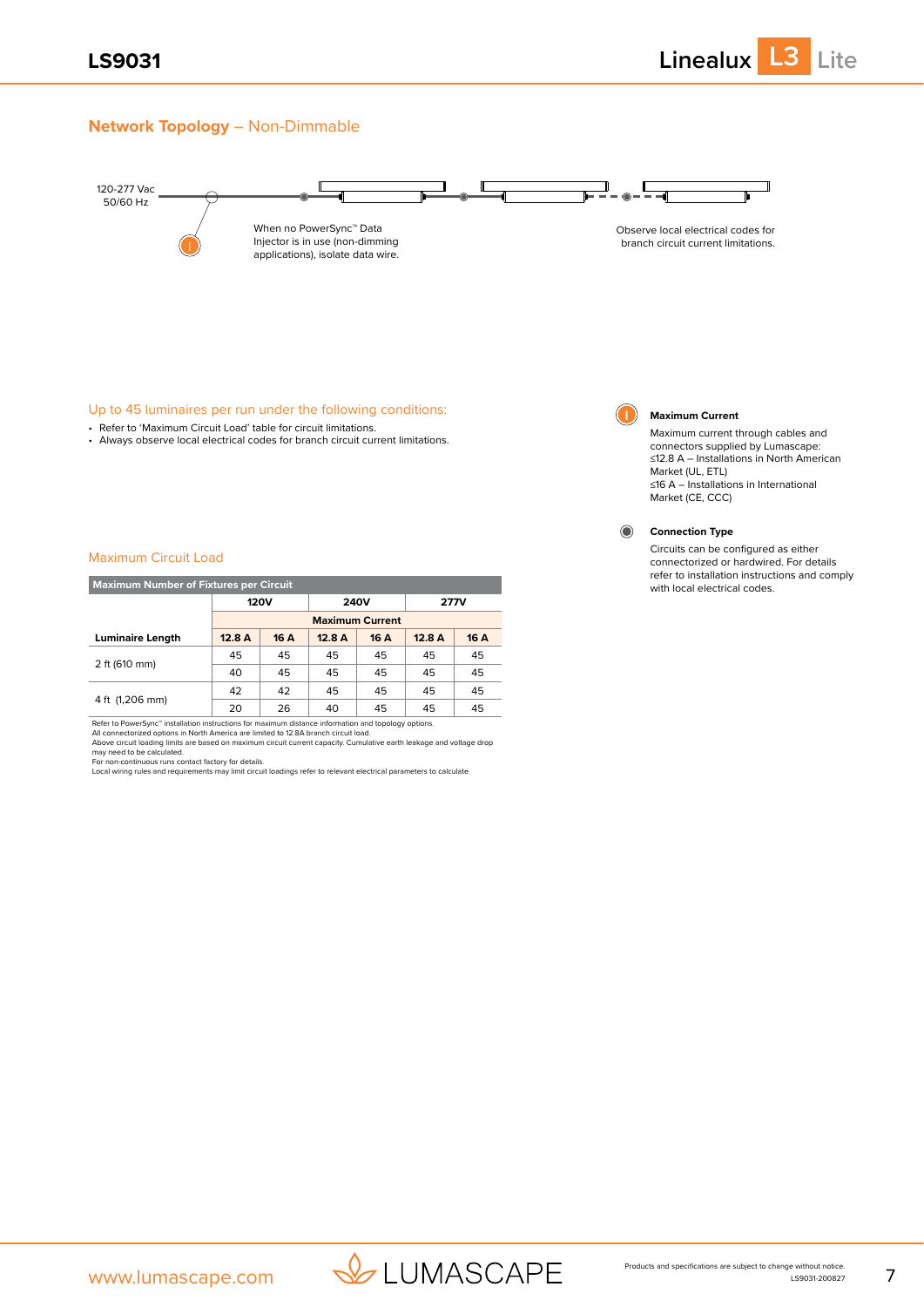

### PowerSync™ Connectorized Accessories

#### **Leader Cables – PowerSync™ Line Voltage (For Connection Type 73 or 77 Only)**

4-core 1.5 mm² for use in CE/CCC installations. Compatible with all Luminaires with Type 73 or 77 connectorized supply cable options. Supplied fitted with an IP68 connector for pairing with the first connectorized luminaire in a Powersync4, Line Voltage circuit. Comes complete with a matching End of Circuit, Powersync4, Line Voltage, Terminator Plug.





#### **Leader Cables – PowerSync™ Line Voltage Hook-Up Wire (For Connection Type 73 or 77 Only)**

4 conductors 14 AWG Hook-Up wires for use in UL installations. Compatible with Type 73 or 77 connectorized supply cable options. Supplied fitted with an IP68 connector for pairing with the first connectorized luminaire in a Powersync4, Line Voltage circuit. Comes complete with a matching End of Circuit, Powersync4, Line Voltage, Terminator Plug.

*For use in North America ONLY*





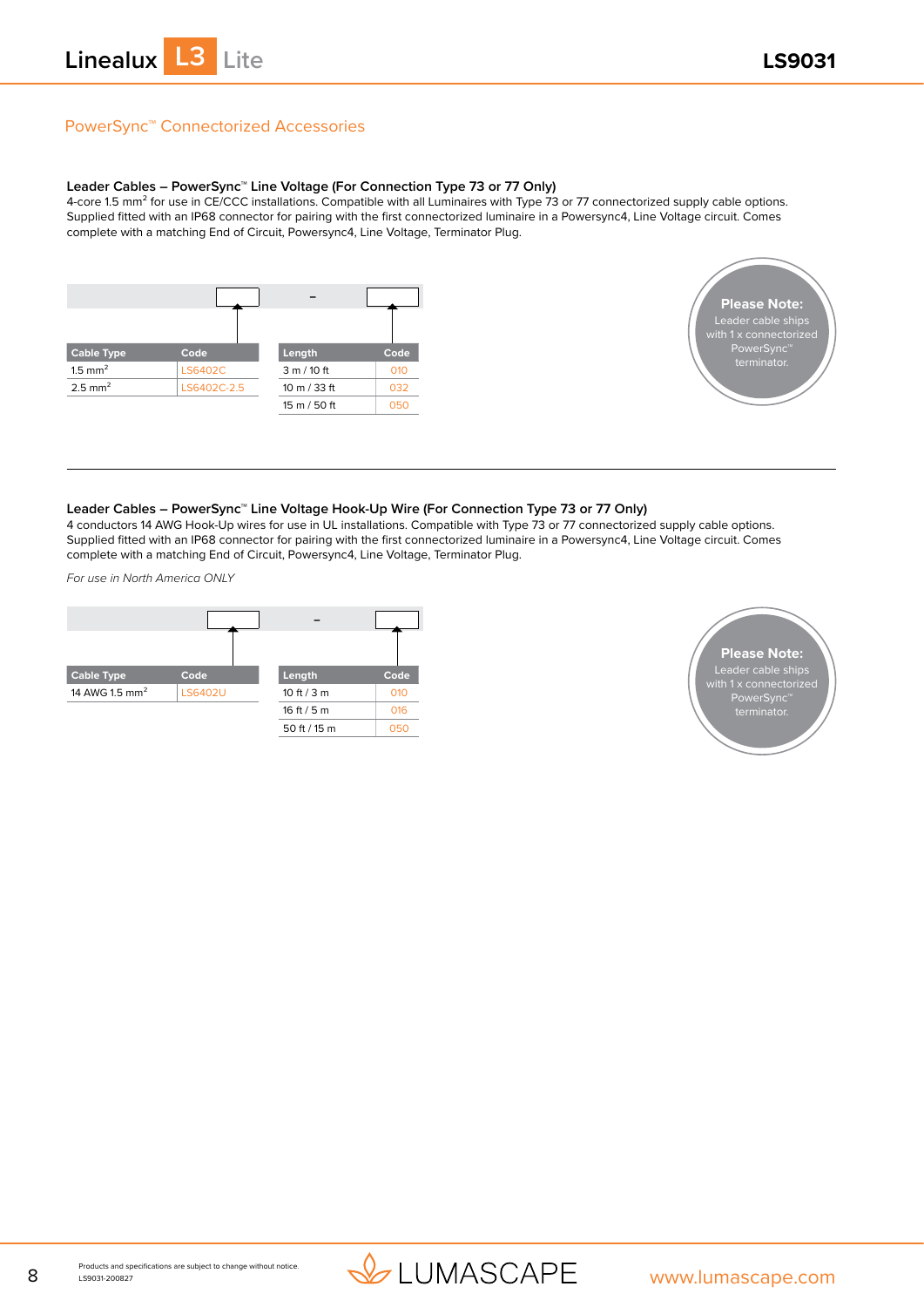### PowerSync™ Connectorized Accessories

#### **Jumper Cables – PowerSync™ Line Voltage (For Connection Type 73 or 77 Only)**

4-core 1.5 mm<sup>2</sup> or 2.5 mm<sup>2</sup> cable for use in CE/CCC installations. Compatible with all Luminaires with Type 73 or 77 connectorized supply cable options. Supplied fitted with an IP68 connector for extending between luminaires in a Powersync4, Line Voltage circuit where the input and output cables on a luminaire are not sufficient for placement of the luminaires.

*Not suitable for use in North America*

| <b>Cable Type</b>     | Code           | Length                         | Code |
|-----------------------|----------------|--------------------------------|------|
| $1.5$ mm <sup>2</sup> | <b>LS6404C</b> | $0.3 \text{ m} / 1 \text{ ft}$ | 001  |
| $2.5$ mm <sup>2</sup> | LS6404C-2.5    | $0.6$ m $/$ 2 ft               | 002  |
|                       |                | 1 m / 3 ft                     | 003  |
|                       |                | $1.2 \text{ m} / 4 \text{ ft}$ | 004  |
|                       |                | 2 m/6 ft                       | 006  |
|                       |                | 3 m / 10 ft                    | 010  |
|                       |                | 5m/16ft                        | 016  |
|                       |                | 8 m / 26 ft                    | 026  |
|                       |                | 10 m / 33 ft                   | 032  |
|                       |                | 15 m / 50 ft                   | 050  |

#### **Jumper Cables – PowerSync™ Line Voltage (For Connection Type 73 or 77 Only)**

4-core 16 WAG for use in UL installations. Compatible with all Luminaires with Type 73 or 77 connectorized supply cable options. Supplied fitted with an IP68 connector for extending between luminaires luminaire in a Powersync4, Line Voltage circuit where the input and output cables on a luminaire are not sufficient for placement of the luminaires.

*For use in North America*

| <b>Cable Type</b> | Code           | Length        | Code |
|-------------------|----------------|---------------|------|
| 16 AWG            | <b>LS6404U</b> | 1 ft / 0.3 m  | 001  |
|                   |                | 2 ft / 0.6 m  | 002  |
|                   |                | 3 ft / 1 m    | 003  |
|                   |                | 4 ft / 1.2 m  | 004  |
|                   |                | 6ft/2m        | 006  |
|                   |                | 10 ft $/$ 3 m | 010  |
|                   |                | 16 ft $/5m$   | 016  |
|                   |                | 26 ft / 8 m   | 026  |
|                   |                | 33 ft / 10 m  | 032  |
|                   |                | 50 ft / 15 m  | 050  |